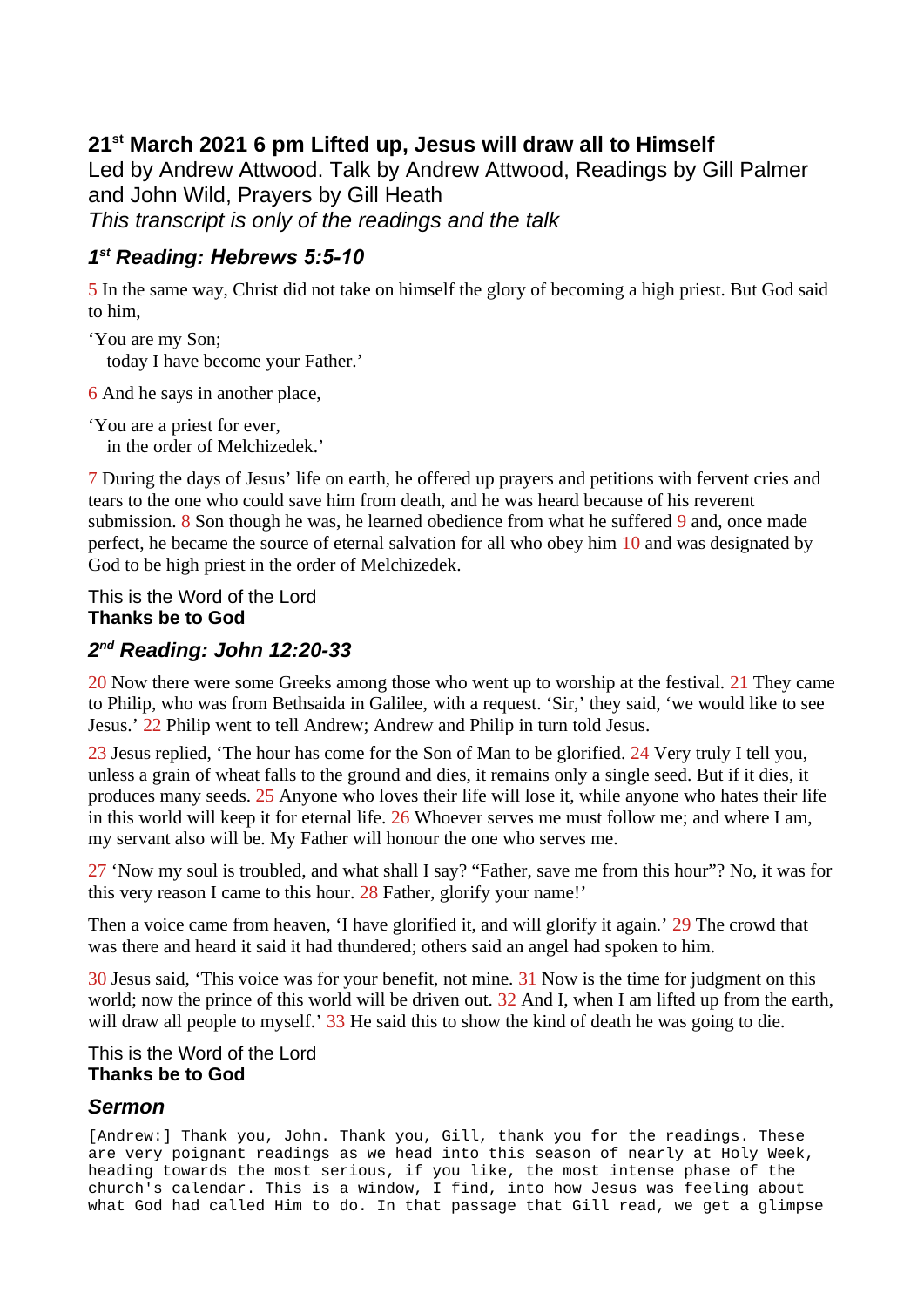from the author to the Hebrews of Jesus' prayer life which included crying and tears. It's an interesting thought: I don't know what pictures you have in your mind when you're thinking Jesus on prayer life, but according to this passage in Hebrews, there is an aspect in His practice of fervent praying, and it says, "to the God who could save Him from death."

It's intriguing to tease out what that might be referring to. It sounds in my mind as though He was pointing perhaps to a sequence of things that happened through Jesus' earthly ministry. We know right at the beginning of His threeyear public ministry, He began it in the wilderness, which was clearly a stressful and challenging testing time. And that must have yielded intense praying from Jesus Christ, but it also gives us a clue towards the end of His ministry. We will be thinking of the conflicts He had during those three years with different kinds of parties, often religious leaders, but also the intensity of Gethsemane. As we think towards Holy Week and as we think towards the evening after the Last Supper, we know that they headed, Jesus and the Twelve, headed to Gethsemane, and Jesus is emotional, broken to the point of sweating blood, praying alone at a distance, crying out to His Father. It does say in the Hebrews passage that this was to do with His reverent submission. There is an element there that we picked up in Simone's story to do with obedience, hearing God and doing what God was saying, and something about reverently submitting to what God the Father was asking Jesus to do. It also talks about the idea of this suffering experience having an effect of perfecting Him in some way, through His obedience. These are challenging words to understand when we're talking about the Son of God, but there is something profound and mysterious about Jesus engaging in prayer and wrestling in prayer, like we do, like ordinary humans do, when faced with challenges.

I wonder what your response to that is. It made me remember something from maybe about a year ago, some of you will remember, way before lockdown, how our good friend Robert McGregor, who was the guy who was homeless, he stayed behind the church for quite a period of time. We got to know him and he became a friend to us and we spent time working on helping him with doctors, and just trying to work out getting him some kind of accommodation, and then to all of our surprise, just at the point of him having somewhere to stay, he went downhill, and was diagnosed with terminal cancer. I can remember, along with a few others who were close to him, feeling that strange sense of imminent loss, because, you know, we were the ones who were going to have to agree with the doctors that Robert would need to have his life support switched off. And we visited him, we held his hand, and we talked and we prayed, and we said our goodbyes. There was something extremely moving about the privilege of knowing him for a short time, knowing also that he'd explored faith and kind of had a renewal of faith, even coming to new faith, and him being like a brother that we had just met, and now we were going to have to say goodbye. This passage in Hebrews gives me a remembrance of the kind of the tearing feeling that you get when someone is going, and you're not going to see them any more. There's something agonising about that.

So when I move now to the Gospel reading, we find Jesus now, explicitly anticipating what God is going to ask of Him. You have this intriguing dynamic at the start of the passage in John 12, where it talks about the Festival, and some Greeks coming to have a conversation with Jesus. They first of all talk to Philip and Philip talks to Andrew and they organise, if you like, a little bit of an exchange with Jesus. There's a bit of confusion over who these Greeks are: some people think they're Hellenistic Jews, some people think no, they're actually pure Gentile Greeks, who were wanting to find out about Jesus, because they've heard about Him via reputation. We're unclear, we're not sure, but their coming to Jesus appears to be a trigger for Him to think soberly about what is about to happen very soon. As soon as they come anywhere near Him, He shares that famous line<sup>[1](#page-1-0)</sup>,

<span id="page-1-0"></span><sup>1</sup> John 12:24-25 [NRSV]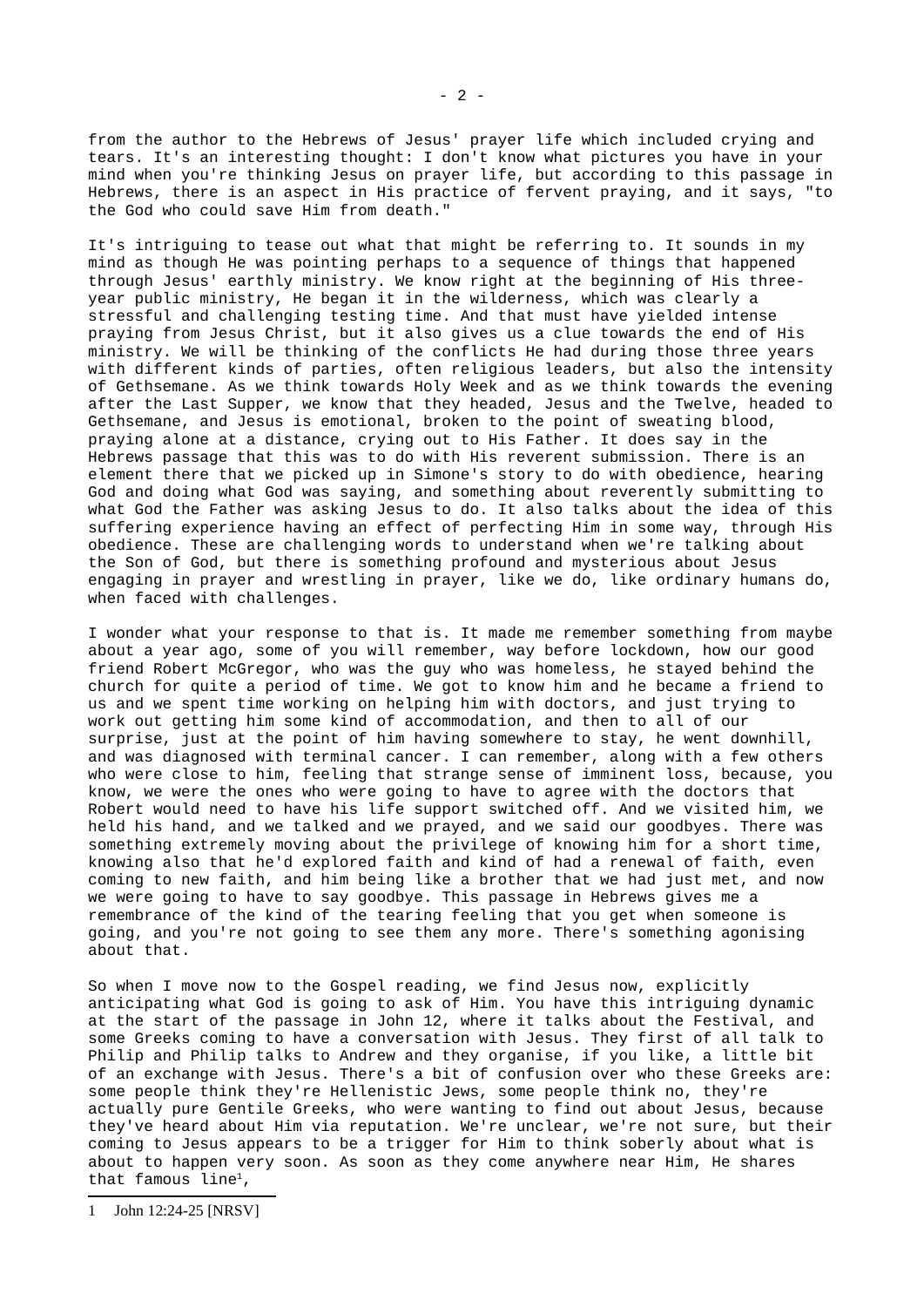24 "I tell you, unless a grain of wheat falls into the earth and dies, it remains just a single grain; but if it dies, it bears much fruit."

And He goes on to say,

25 "Those who love their life lose it, and those who hate their life in this world will keep it for eternal life."

So there's something triggered by this visit of people who were beyond the nation of Judaism. There's something, I think, that wakens up in Jesus' mind saying, "Now is the time when I do the thing that is going to be for Israel, but actually for the whole wide world, the great world and beyond." And He talks in terms of death.

This sharp phrase that He says at the end of that little passage I read about hating your own life in this world, so that you might gain eternal life, is in such sharp contrast to the spirit of our age. The spirit of our age says, "Seek your heart's desire, hear your own voice, do what pleases you, do what feels natural to you, be authentically you and live it out." And yet here we have the Son of God saying the very opposite: He's saying, "The call of God is to empty yourself, to lay down your life." It's fascinating to think that this was not just theory, some academic conversation: it had emotional import on Jesus. It says in verse 27, "Now my soul is troubled." If you look carefully at the Greek wording for the word 'troubled', it is a word to do with being terrified or agonised; deeply, deeply disturbed, and Jesus the man is saying, "I am absolutely fraught with this and disturbed by this." And He goes on to say, "But what should I say? 'Father, save me from this hour'? No, it is for this very reason that I have come to this hour." And He says, "Father, glorify Yourself." Jesus knew from the outset that the destiny of His ministry was going to be the Cross. We get glimpses of this all the way through the Gospel accounts, where Jesus knows that the destination is not going to be a throne with a golden crown; it's going to be a cross with a crown of thorns, and He is resolute about that. He's fixed in His mind that this is necessary, but here in this passage in John, we do get a glimpse that's parallel to that sense of feeling you get in the Hebrews passage that Jesus feels the weight of it, like any ordinary human being would.

Let me just tease out a few thoughts that have to do with that. Some people have wondered why would someone of the character of Jesus, why would the Son of God be so fragile, compared to other people in history who seemed to face death bravely and without even the smallest bleating noise? Why would Jesus be so upset, when we think of the kind of things that He said, and prayed when He was in Gethsemane and sweating blood and saying, "Father, take this hour from Me. Can't you pass this cup away from Me?" Why would the Son of God, who was obviously the strongest, most courageous person in the world, why would He be so fragile at this particular point in His earthly life and ministry? We already know from earlier messages in Jesus' teaching that He was not afraid of what human beings can do you. His wonderful piece of teaching in Matthew where He says, "Do not be afraid of those who can kill the body." He says, "Rather be afraid of the one who after the body is dead, can throw your body and soul into hell." Jesus was courageous over the whole idea of what anyone could do to His body, so something else must be behind His fears, something else must be behind His agonising.

Can we just skim forward for a moment and remember some of the words that Jesus said when He was on the Cross. Perhaps most poignantly, perhaps most painfully, He quotes one of the Psalms[2](#page-2-0), and He says, "My God, My God, why have You forsaken Me?" "My God, My God, why have You forsaken Me?" All the way through Jesus' ministry, particularly in John's gospel, you hear Jesus talk to God, and call Him 'Father'. There is something profoundly intimate about the way Jesus

<span id="page-2-0"></span><sup>2</sup> Psalm 22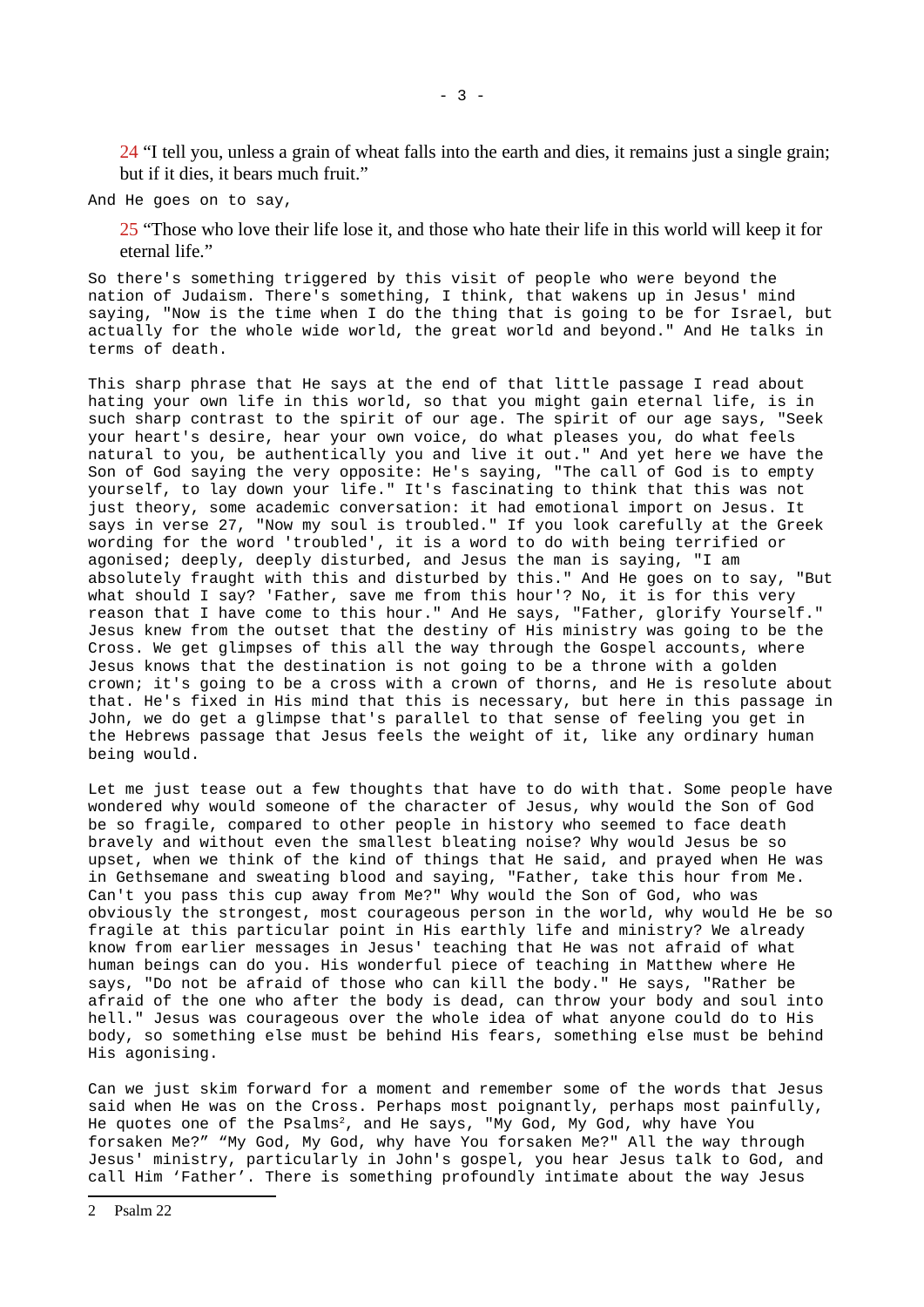relates to Father God, it's a daddy-child relationship, there's intimacy there, there's friendship there, there's care, there's mutual trust there. And yet when Jesus was on the Cross, He doesn't say Father in quite the same way, not until the very end. He quotes this psalm verbatim and He says, "My God, My God, why have You forsaken me?" I think that's the clue. Jesus was anticipating the Cross, knowing that on the Cross, He would feel separation from God, He would feel distanced from His Heavenly Father for the first time in all eternity. Now I'm here, talking about this as though it's an interesting subject, but we cannot ever plumb the depths of what this would have really meant for the Son of God. The intimacy and connection between the Son of God and God the Father is the most precious relationship in the cosmos. Forever from eternity: it is what all relationships are modelled on. And so when Jesus was contemplating death on a cross, it wasn't simply to do with nails or lashes or piercing. It was to do with separation. And it agonised His soul, because He loved His Father so much. I want you to think for a moment: Jesus contemplated the great loss of what He was heading to, and yet, He chose to do it anyway. What could possibly be His motivation? What could possibly deserve the separation of the Son of God? What could be more valuable than that? The only thing that could be higher than that in Jesus' mind, in the Father's heart, is the possibility of being reconciled with human beings, the possibility of bringing true forgiveness to human beings who turn to Jesus Christ. This is the price tag of our forgiveness. This is the value that God puts on us having a relationship with Him. It cost the intimacy between Father and Son.

And so we are introduced to this concept in John's Gospel of glorification. Jesus says<sup>[3](#page-3-0)</sup>,

"... I have come to this hour. 28 Father, glorify your name." Then a voice came from heaven, "I have glorified it, and I will glorify it again."

The crowd there thought it was thundering. But this was God speaking. And it's to do with the subject of glory. I don't know what comes to mind when you hear the word 'glory'. And we think of shining lights, we think of something spectacular and wonderful. We think of something beyond imagining. And yet, ironically, Jesus says, "Father, glorify Your name, through what I'm going to do," which in human terms is an extraordinarily inglorious, even disgusting thing. The true glory of God, to our amazement, is the death of the Son of God. The true glorification of Jesus and the true revelation of the Father is the death of the Son for the sake of those who are out of relationship with God. This is so profound, it's almost impossible to truly get our heads round. How does this work? How does this come about? Why is it so glorious? 2 Corinthians 5 verse 21[4](#page-3-1) says this:

God made him who had no sin to be sin for us, so that in him we might become the righteousness of God.

Let me read that again. "God made Him who had no sin to be sin for us, so that in Him we might become the righteousness of God." This is the glorious transaction. This is the glorious substitution, where the innocent one, the Lamb of God, the innocent lamb, who 'sinned never', becomes the 'sin bearer', becomes the one who on the Cross, because He is the representative of human beings, is separate from God, because God can't be in the presence of sinfulness. And so He cries out, "My God, My God, why have You forsaken Me?" Jesus becomes the kind of the repository of sin on our behalf. This is what it means to glorify God, to absorb wickedness on behalf of others.

Interestingly, Jesus also knew that the manner of His death would be the means by which people will be drawn to Him. It is so contradictory. Anyone who knows anything about crucifixions would find themselves repelled by it and want to turn their face away. And yet Jesus said, "When I am lifted up, when the Son of

<span id="page-3-0"></span><sup>3</sup> John 12:27-28 [NRSV]

<span id="page-3-1"></span><sup>4</sup> [NIVUK]